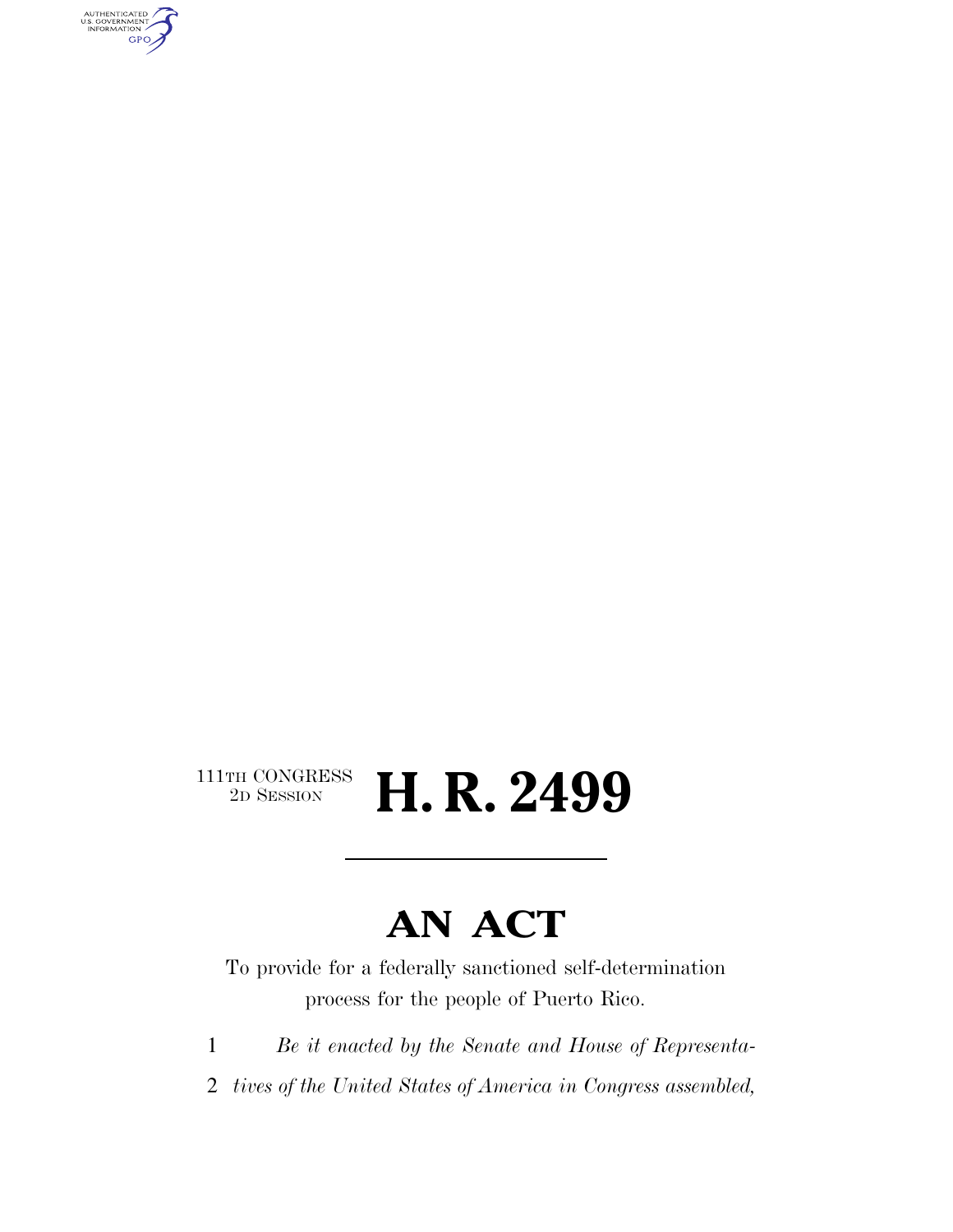#### **SECTION 1. SHORT TITLE.**

 This Act may be cited as the ''Puerto Rico Democ-racy Act of 2010''.

### **SEC. 2. FEDERALLY SANCTIONED PROCESS FOR PUERTO RICO'S SELF-DETERMINATION.**

 (a) FIRST PLEBISCITE.—The Government of Puerto Rico is authorized to conduct a plebiscite in Puerto Rico. The 2 options set forth on the ballot shall be preceded by the following statement: ''Instructions: Mark one of the following 2 options:

11 ''(1) Puerto Rico should continue to have its present form of political status. If you agree, mark here  $\qquad$ .

14 ''(2) Puerto Rico should have a different polit-15 ical status. If you agree, mark here \_\_\_\_.".

 (b) PROCEDURE IF MAJORITY IN FIRST PLEBISCITE FAVORS OPTION 1.—If a majority of the ballots in the plebiscite are cast in favor of Option 1, the Government of Puerto Rico is authorized to conduct additional plebi- scites under subsection (a) at intervals of every 8 years from the date that the results of the prior plebiscite are certified under section 3(d).

•**HR 2499 EH** (c) PROCEDURE IF MAJORITY IN FIRST PLEBISCITE FAVORS OPTION 2.—If a majority of the ballots in a plebi- scite conducted pursuant to subsection (a) or (b) are cast in favor of Option 2, the Government of Puerto Rico is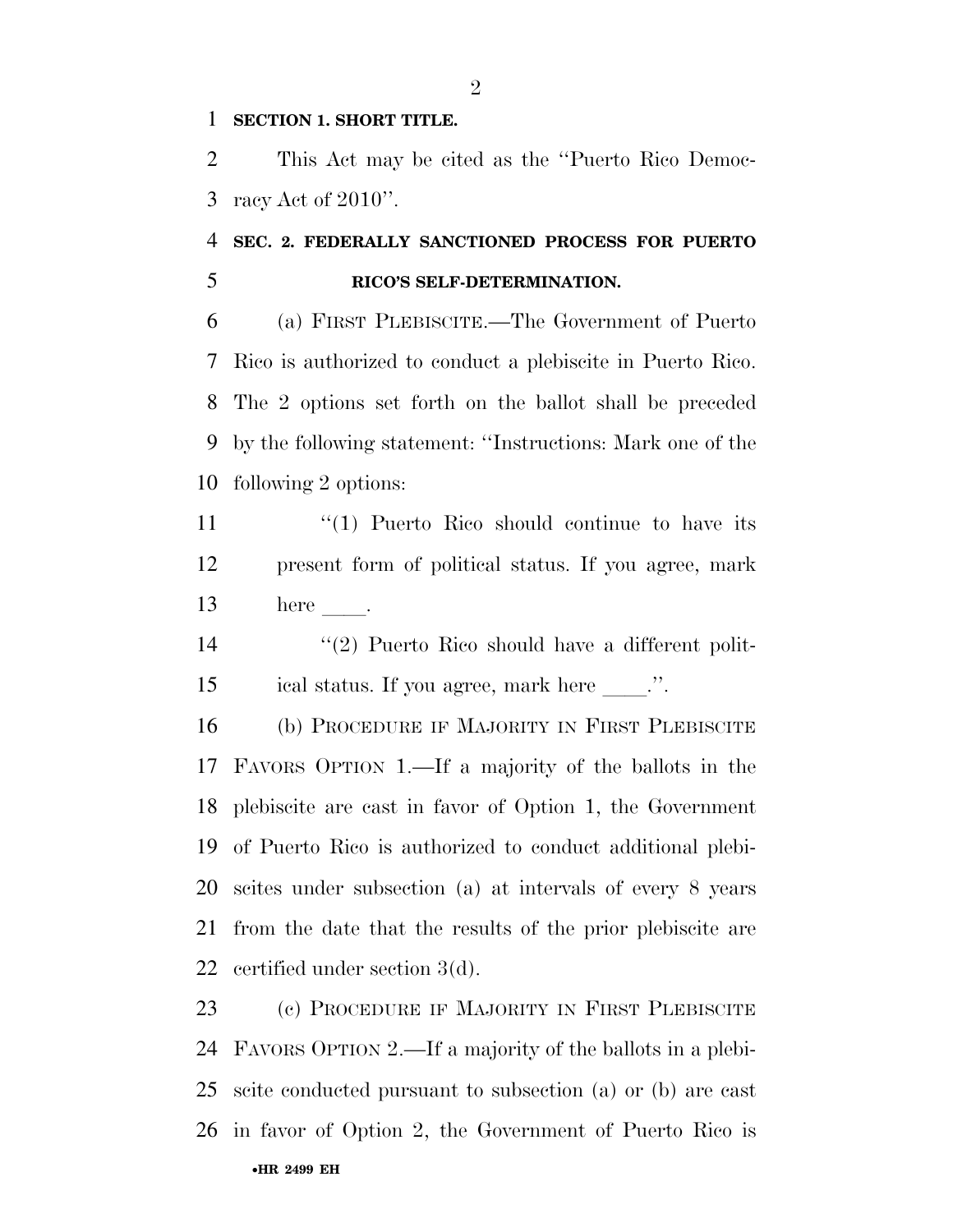authorized to conduct a plebiscite on the following 4 op-tions:

 (1) Independence: Puerto Rico should become fully independent from the United States. If you 5 agree, mark here . (2) Sovereignty in Association with the United States: Puerto Rico and the United States should form a political association between sovereign na- tions that will not be subject to the Territorial Clause of the United States Constitution. If you 11 agree, mark here . (3) Statehood: Puerto Rico should be admitted as a State of the Union. If you agree, mark here  $\qquad$  (4) Commonwealth: Puerto Rico should con- tinue to have its present form of political status. If 17 you agree, mark here is **SEC. 3. APPLICABLE LAWS AND OTHER REQUIREMENTS.**  (a) APPLICABLE LAWS.—All Federal laws applicable to the election of the Resident Commissioner shall, as ap- propriate and consistent with this Act, also apply to any plebiscites held pursuant to this Act. Any reference in such Federal laws to elections shall be considered, as ap-propriate, to be a reference to the plebiscites, unless it

would frustrate the purposes of this Act.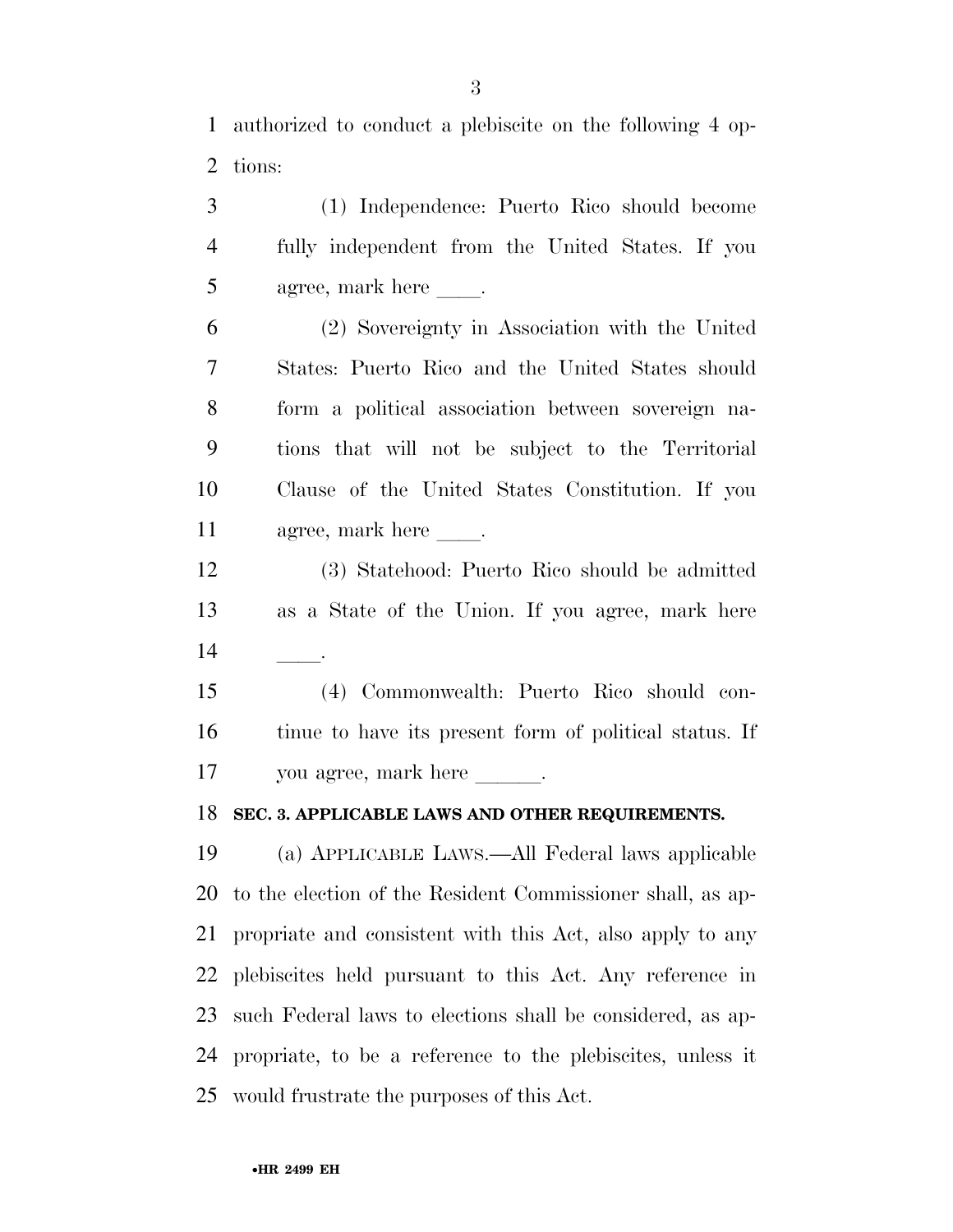(b) RULES AND REGULATIONS.—The Puerto Rico State Elections Commission shall issue all rules and regu- lations necessary to carry out the plebiscites under this Act.

 (c) ELIGIBILITY TO VOTE.—Each of the following shall be eligible to vote in any plebiscite held under this Act:

 (1) All eligible voters under the electoral laws in effect in Puerto Rico at the time the plebiscite is held.

 (2) All United States citizens born in Puerto Rico who comply, to the satisfaction of the Puerto Rico State Elections Commission, with all Commis- sion requirements (other than the residency require- ment) applicable to eligibility to vote in a general election in Puerto Rico. Persons eligible to vote under this subsection shall, upon timely request sub- mitted to the Commission in compliance with any terms imposed by the Electoral Law of Puerto Rico, be entitled to receive an absentee ballot for the plebi-scite.

22 (d) CERTIFICATION OF PLEBISCITE RESULTS.—The Puerto Rico State Elections Commission shall certify the results of any plebiscite held under this Act to the Presi-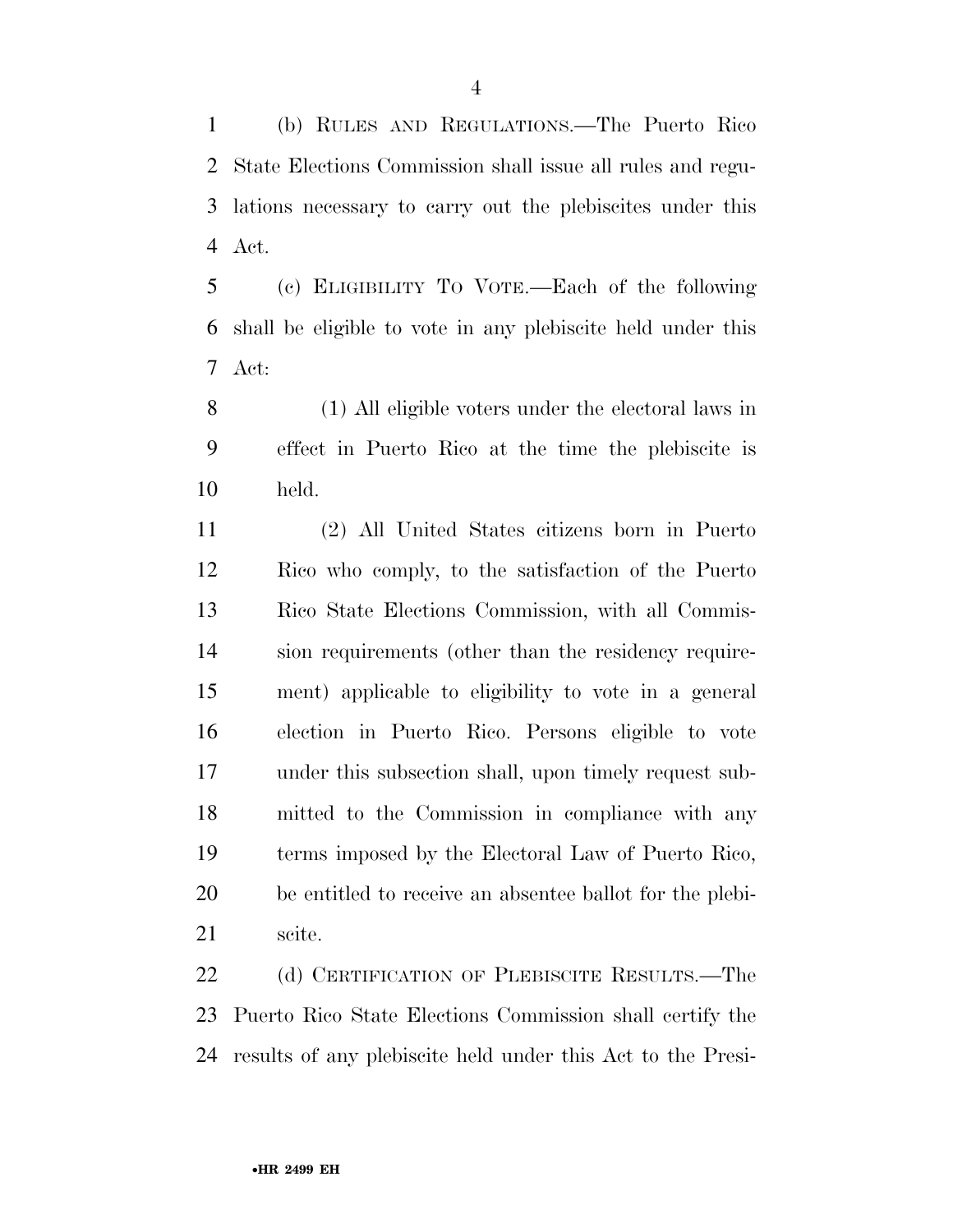dent of the United States and to the Members of the Sen- ate and House of Representatives of the United States. (e) ENGLISH LANGUAGE REQUIREMENTS.—The Puerto Rico State Elections Commission shall— (1) ensure that all ballots used for any plebi- scite held under this Act include the full content of the ballot printed in English; (2) inform persons voting in any plebiscite held under this Act that, if Puerto Rico retains its cur- rent political status or is admitted as a State of the United States, the official language requirements of the Federal Government shall apply to Puerto Rico in the same manner and to the same extent as throughout the United States; and (3) inform persons voting in any plebiscite held under this Act that, if Puerto Rico retains its cur- rent political status or is admitted as a State of the United States, it is the Sense of Congress that it is in the best interest of the United States for the teaching of English to be promoted in Puerto Rico as the language of opportunity and empowerment in

 the United States in order to enable students in public schools to achieve English language pro-ficiency.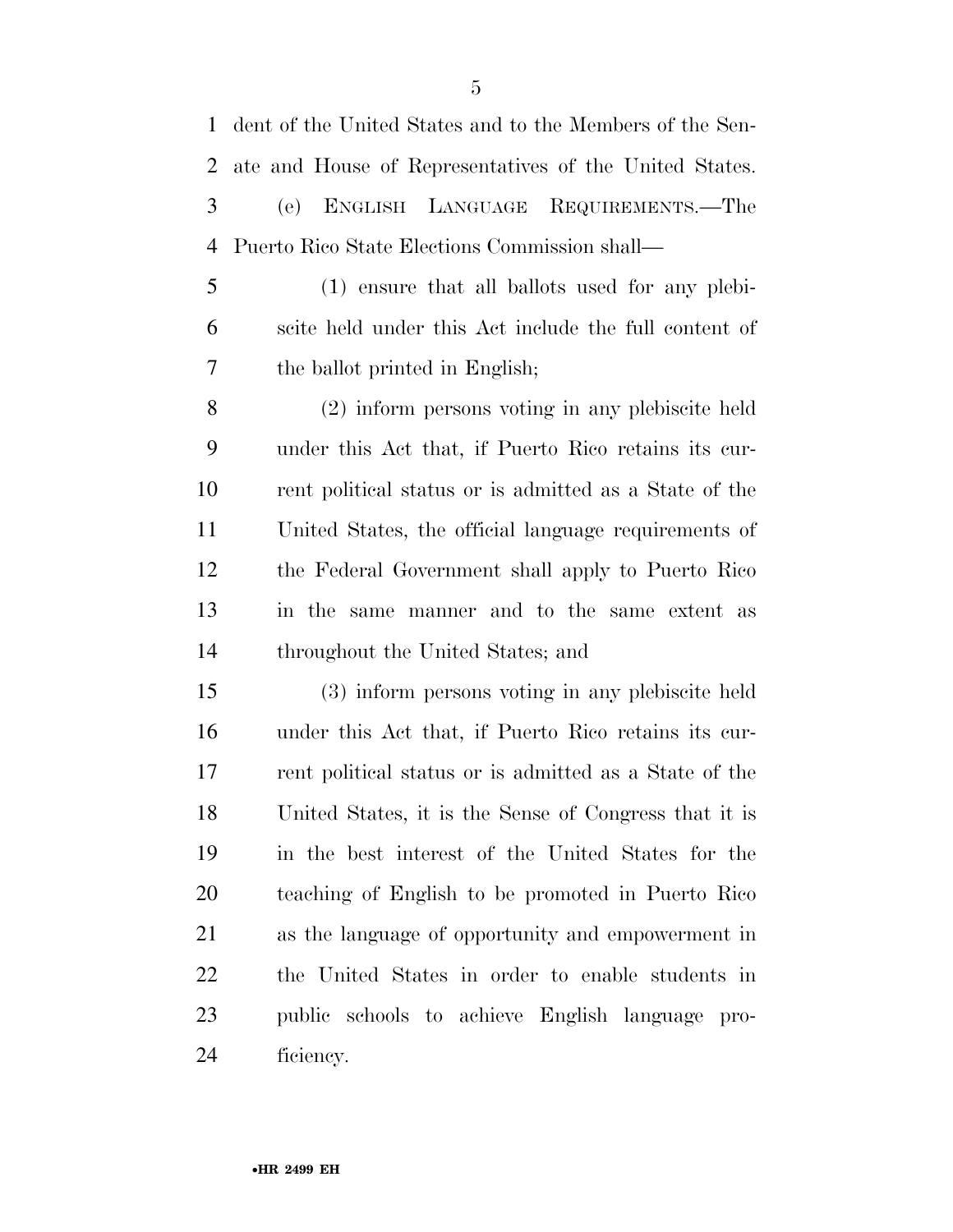(f) PLEBISCITE COSTS.—All costs associated with any plebiscite held under this Act (including the printing, distribution, transportation, collection, and counting of all ballots) shall be paid for by the Commonwealth of Puerto 5 Rico.

> Passed the House of Representatives April 29, 2010. Attest:

#### *Clerk.*